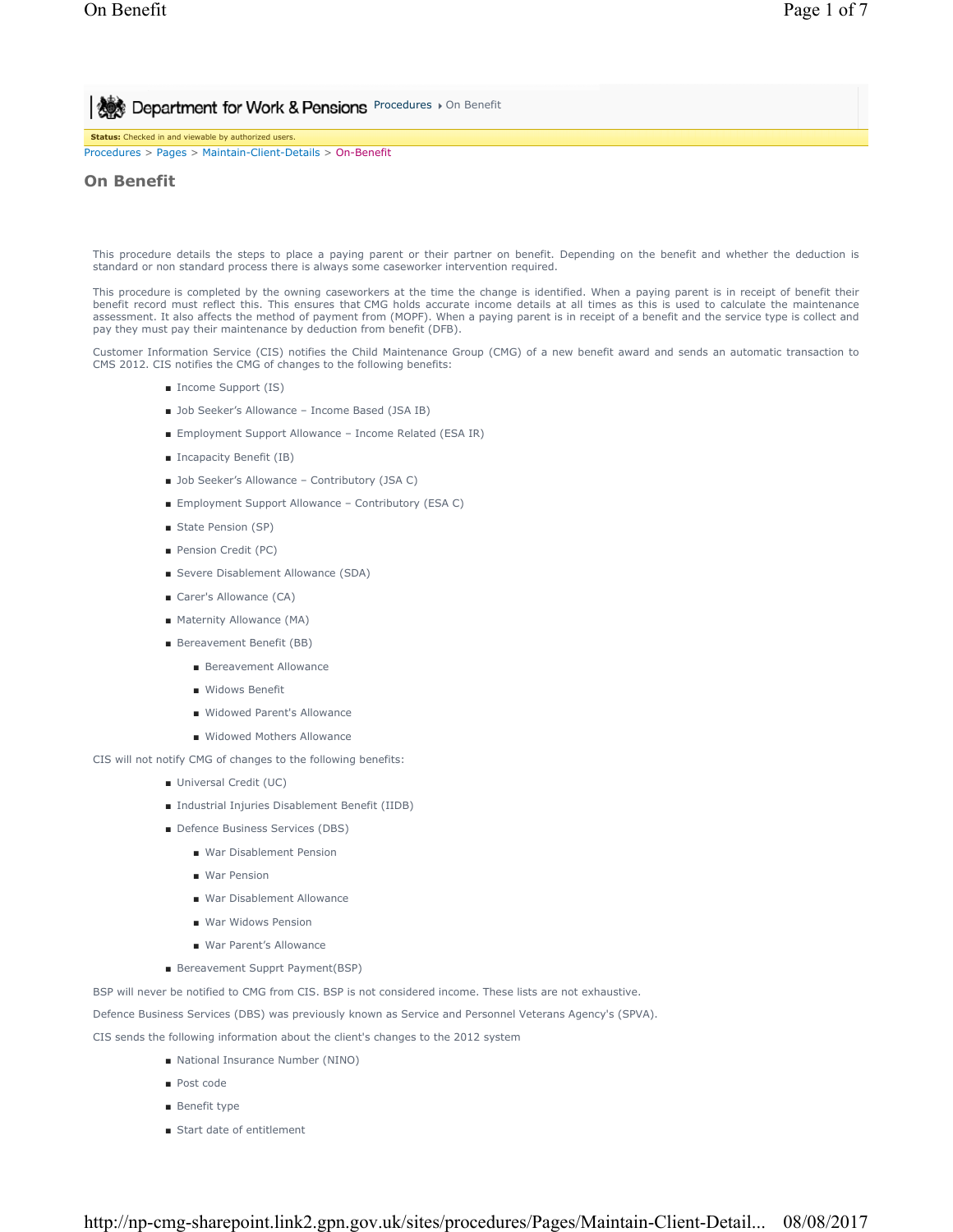The 2012 system attempts to match the NINO and transaction sent from CIS with an open case. If this is an on benefit transaction, the 2012 system automatically triggers the Get Benefit Award Information interface with CIS. For more information refer to CIS - Get Benefit Award Information.

For more information on what benefits are considered to be prescribed benefits refer to Policy, Law and Decision Making Guidance.



For more information refer to Policy, Law and Decision Making Guidance



This procedure uses the terms receiving parent and paying parent.

The receiving parent is the parent who receives or who is expected to receive child maintenance, known as the parent with care (PWC) or person with care (PeWC) on the system and in legislation. The paying parent is the parent who pays or who is expected to pay child maintenance, known as the non resident parent (NRP) on the system and in legislation.

### Details

 $\left\langle \cdot \right\rangle$  Occasionally the change to benefit details SR will be generated erroneously due to a benefit relationship on CIS being incorrectly left open. For more information refer to Change Benefit Status/Details - Procedural Exceptions.

Where the benefit start date is a future date, wait until this date to perform the change by updating the SR **Status** to **Wait** and inputting the appropriate **Next Action Due Date**. This is because the child **Perform Calculation** SR will assess the maintenance calculation on the incorrect income if performed before.

If benefit notification is received between the provisional and initial application refer to Calculation - Initial.

The following benefits are not assessable and cannot be deducted from. An alternative benefit or income will need to be sourced. These benefits should not be entered into the system.

- Attendance Allowance (AA)
- Disability Living Allowance (DLA)
- Personal Independence Payments (PIP)

When a paying parent's JSA or ESA award has both Contributory and Income Related/Based components, the system interface determines whether the benefit is Contributory or Income Based. The system determines this automatically, however, there may be occasions when the benefit record needs to be updated manually. To determine whether a benefit is Contributory or Income Based, the following rules apply:

- C Component is greater than the IR Component = Contributory
- C Component is equal to the IR Component = Contributory
- IR Component is greater than the C Component = Income Based/Related

The benefit start date is the date of entitlement irrespective of whether the benefit amount is £0.00 or a positive amount. The maintenance liability will also be a flat rate calculation. If the benefit award starts with a period of waiting days, they are still considered as a period of benefit entitlement. Therefore the start date will be the date that the waiting days begin. If the client went on benefit before the effective date of the case, the benefit start date is still the date of benefit entitlement. For more information refer to the Policy, Law and Decision Making Guidance

# On Benefit - IS, JSA(IB), JSA(C), ESA(IR), ESA(C)

The system automatically starts the benefit, completes a perform calculation and creates a Promise to Pay schedule for the following benefits:

- Income Support (IS)
- Job Seeker's Allowance Income Based (JSA IB)
- Job Seeker's Allowance Contributory based (JSA C)
- Employment Support Allowance Income Related (ESA IR)
- Employment Support Allowance Contributory based (ESA C)

Caseworker intervention is necessary to issue the calculation letters to both parties. If the system has created a Nil liability caseworkers should investigate if we stil have the Paying Parent recorded as being in prison. The Paying Parent cannot be receiving benefit while in prison. For more information refer to Prison . The **Change Benefit Details** SR is routed to the appropriate team according to the change category and change type. This interface ends at the production of the SR.

Some automated 'on' benefit notifications pull through an incorrect start date from CIS. Where the client has a period of benefit disallowance before the start of their award, the start date of the disallowance period is populated in the SR in error. The date should be the start of the benefit entitlement, not the disallowance period. If this error is identified, check the effective date of the change. Check the **Award History** tab in CIS for a disallowed benefit award, and where a disallowance period exists, action is required to correct the benefit start date. For guidance on correcting the case, refer to the **Procedural Exceptions** tab in CIS - Receive Changes To Benefit Information.

Any variations in place will automatically be ended if the paying parent is starting a means tested benefit claim (Income Support, Income Based JSA, Income Related ESA and Pension Credit).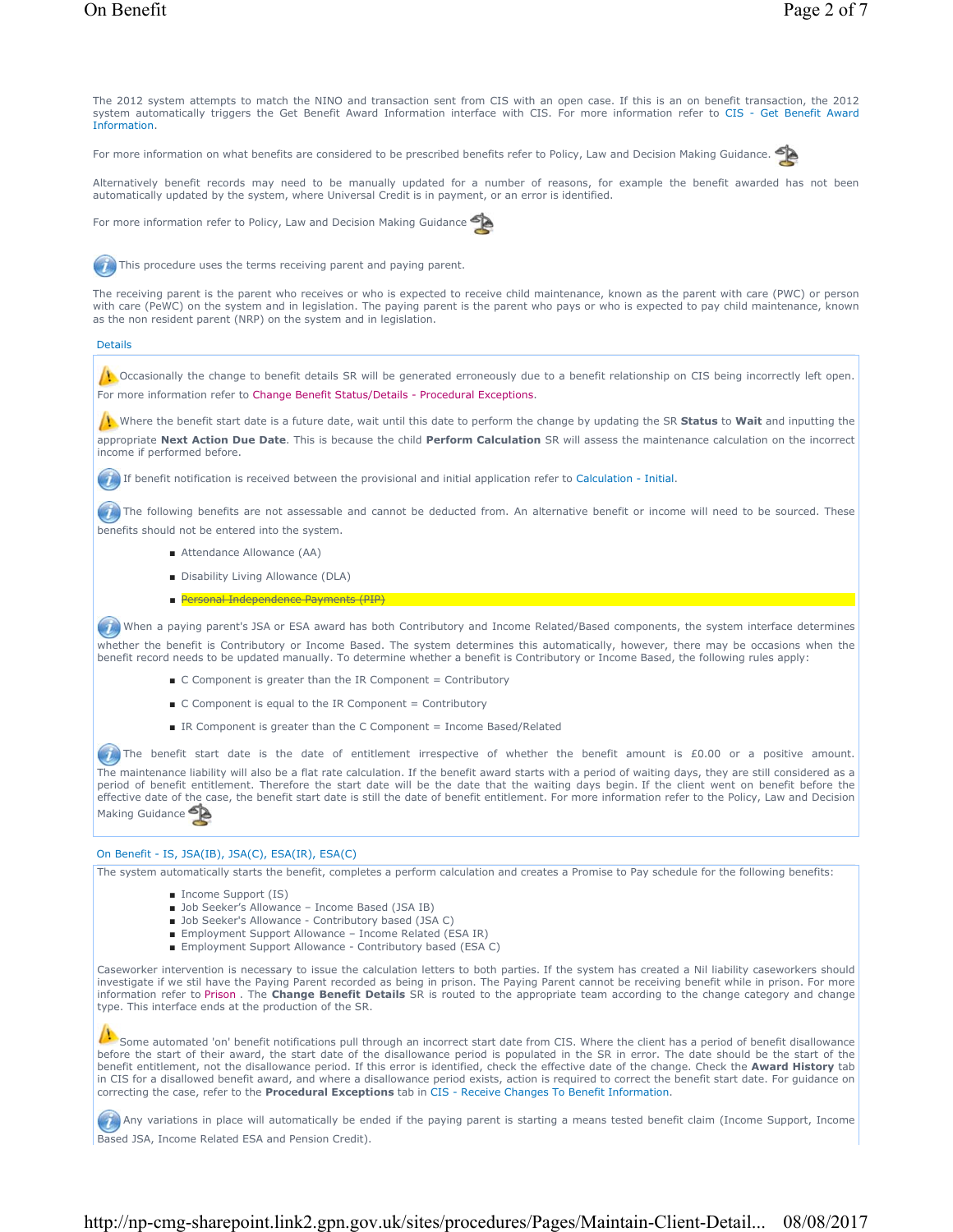If the case is pre provisional calculation and the paying parent is in receipt of the above benefits, DFB must be manually set up as the MOPF. refer to DFB Set up

# **Caseworker action**

- 1. Select the relevant calculation letters within the **Perform Calculation** child SR. For more information refer to Calculation Post Initial.
- 2. If the Perform Calculation SR has used Benefit Income, Estimation of Earnings or a Default Maintenance Decision (DMD) go to the **Procedural Exceptions** tab in Calculation – Non-HMRC to complete the **Perform Calculation Checks**.
- 3. Update the **Status** to **Closed** and the **Sub Status** to **Complete**.

## On Benefit IB, SP, PC, SDA, CA, BB, MA

Caseworker intervention is necessary to set up the DFB and to update **Change To Benefit Details SR** to allow the system to create a **Perform Calculation SR** for the following benefits:

- Incapacity Benefit (IB)
- State Pension (SP)
- Pension Credit (PC)
- Severe Disablement Allowance (SDA)
- Carer's Allowance (CA)
- Maternity Allowance (MA)
- Bereavement Benefit (BB)

Bereavement Support Payment(BSP) will never be notified to CMG from CIS. BSP is not considered income.

#### This list is not exhaustive.

The caseworker must then take action to issue the calculation letters. If the system has created a Nil liability caseworkers should investigate if we stil have the Paying Parent recorded as being in prison. The Paying Parent cannot be receiving benefit while in prison. For more information refer to Prison. The **Change To Benefit Details SR** is routed to the appropriate team according to the change category and change type. This interface ends at the production of the SR or the change being automatically completed.

Any variations in place will automatically be ended if the Paying Parent is starting a means tested benefit claim (Income Support, Income Based JSA, Income Related ESA and Pension Credit).

#### **Caseworker action**

1. Open the **Change To Benefit Details SR.** As CIS is the source of the change, it is an automated decision.

Some automated 'on' benefit notifications pull through an incorrect start date from CIS. Where the client has a period of benefit

disallowance before the start of their award, the start date of the disallowance period is populated in the SR in error. The date should be the start of the benefit entitlement, not the disallowance period. If this error is identified, check the effective date of the change. Check the **Award History** tab in CIS for a disallowed benefit award, and where a disallowance period exists, action is required to correct the benefit start date. For guidance on correcting the case, refer to the **Procedural Exceptions** tab in CIS - Receive Changes To Benefit Information.<br>2. Set the SR to In Progress and update the sub-status to On Benefit Notification

3. Update the Status of the SR to Pending Approval and Sub Status to Pending Approval - TL.

#### **Team Leader action**

- **4.** Open the SR and update the **TL Approved** and the Comments box with the reasons for the decision, <mark>only if rejecting</mark>. As CIS is the source of the change, it is an automated update decision. Update the inbox work item to either:
	- **Approved**
	- **Rejected**
- 5. The Status of the SR will automatically change to In Progress and allocate back to the caseworker.

#### **Caseworker action**

- 6. For Collect and Pay cases ensure the DfB has been successfully set up by the system by checking a Payments child SR has automatcally been generated from the On Benefit SR. If the request has been:
	- <del>Approved Refer to DFB Set Up if the case is collect and pay. Ensure this process is completed and the DFB MOPF is showing</del> as **Active**.
		- Change the **Sub Status** of the CofC SR to **CofC Accept** and the **Resolution Code** to **CofC Accepted** .
	- <del>Rejected read through the details of the SR, correct all outstanding errors and return it to the Team Leader for approval. If the</del> Team Leader confirms the work item should be rejected, update the SR **Status** to **Closed** and the **Resolution Code** to **CofC Decline.**
- 7. If the Payments child SR has not generated refer to DFB Set Up
- 8. If the request has been approved set the sub-status to **CoC Accept** and the resolution code to **Change of Circs Accepted**.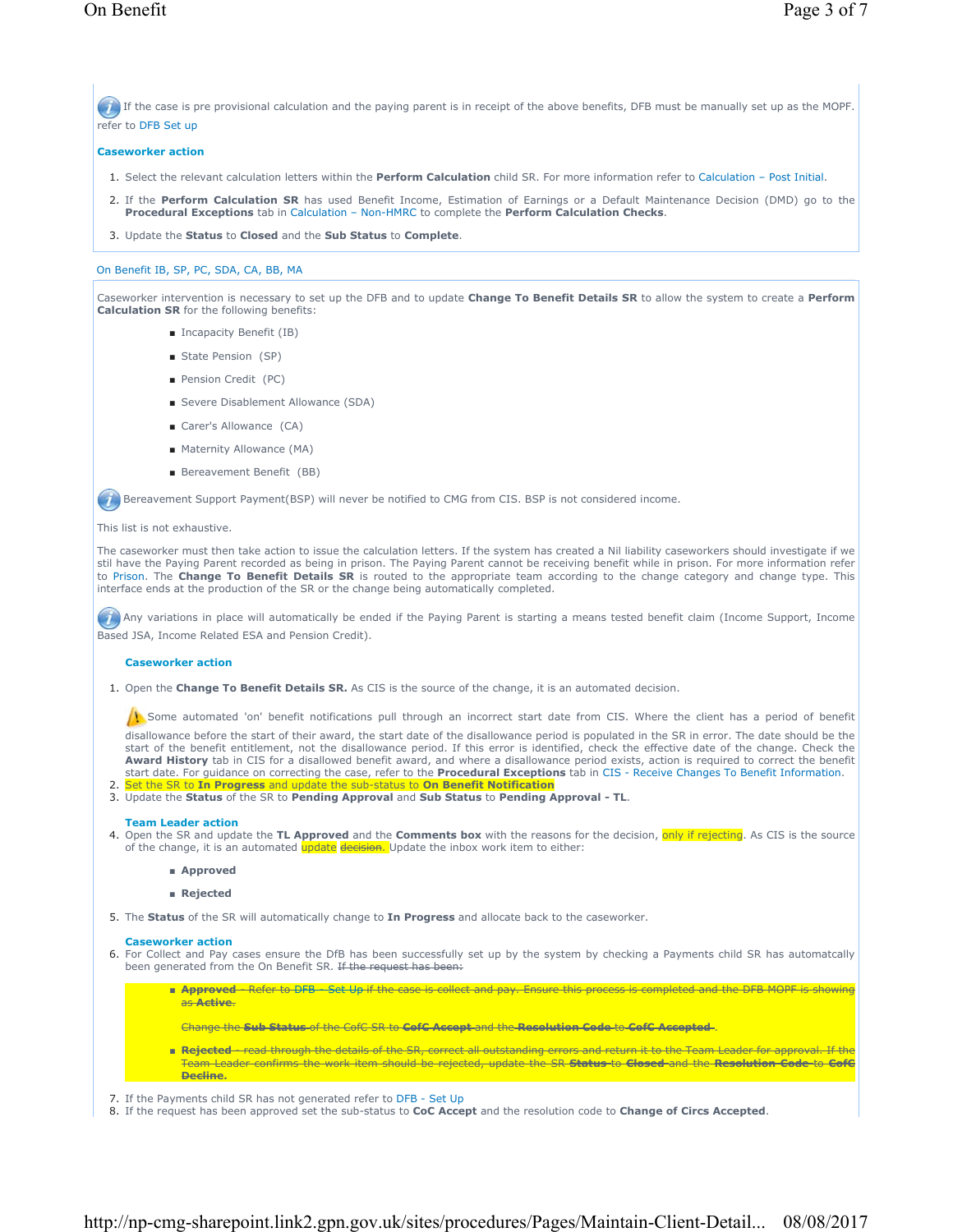- If the request has been rejected read through the details of the SR, correct all outstanding errors and return it to the Team Leader for 9. approval. If the Team Leader confirms the work item should be rejected, update the SR **Status** to **Closed** and the **Resolution Code** to **CofC Decline.**
- 10. The system will automatically generate a Perform Calculation SR, issue CMSL4092 to the receiving parent, or CMSL4090 if the Calculation is being completed for an additional case, and issue CMSL4098 to the paying parent, <del>select the relevant calculation letters</del> within the<br>**Perform Calculation** child SR <del>to issue</del>. For more information refer to Calculation
- 11. Check the liability is correct by checking the weekly liability is set to  $£7.00$
- 12. Call the clients to advise of the new calculation in line with Effective Client Contact (ECC). <del>If the **Perform Calculation SR** has used Benefit</del> Income, Estimation of Earnings or a Default Maintenance Decision (DMD) go to the **Procedural Exceptions** tab in Calculation – Non-HMRC to complete the **Perform Calculation Checks**.
- 13. Update the **Status** to **Closed** and the **Sub Status** to **Complete**.

#### Universal Credit (UC)

When the paying parent is in receipt of Universal Credit (UC) refer to Universal Credit before adding UC details.

Industrial Injuries Disablement Benefit (IIDB)

- 1. When the paying parent is in receipt of Industrial Injuries complete **On Benefit Client/Third Party steps 1-3**.
- Contact the industrial injuries unit to get confirmation. Get the Industrial Injuries Office ID and contact number by selecting the **Interests**  2. **History** tab on the **CIS Account Summary** screen. This displays all the open system/clerical interests on the customer's CIS account.
- Select the **Interested Parties** link next to the **Industrial Injuries Disablement Benefit (IIDB)** interest and scroll to the bottom of the 3. page. Details of the IIDB owning office, including the office ID and telephone number are displayed. Call the owning office and collect the following details:
	- **Benefit amount**
	- **Start date**
	- **Benefit office ID** (this is the broadcast office)

4. Then continue **On Benefit - Client/Third Party** from **step 5**.

#### Defence Business Services (DBS)

- 1. When the paying parent is in receipt of an DBS benefit complete **On Benefit Client/Third Party steps 1-3**.
- 2. Contact the DBS to get benefit confirmation, and obtain the **benefit amount** and start date. The benefit information request is sent directly them using form **CMSF5575 (Request for an award breakdown)** via external post or attachment email as an attachment:

DBS Veterans UK Payments Team R6311 FY5 3WP Email: veterans-uk@defence.gsi.gov.uk

If emailing the request put the following text in the Subject field: **OFFICIAL - CMG 2012 Request for Benefit Details**.

The DBS Benefit Office ID is 190005

3. When five working days have passed check if a response has been received from DBS. If there is not a response, check your emails to make sure you sent it to the correct address. When the email was not issued to the correct address, or did not send, repeat **step 2**. If you have sent the e-mail to the correct address, wait a further 5 working days for a response.

**(7)** DBS have an agreed Service Level Agreement (SLA) of 14 days to respond to an information request.

Then continue **On Benefit - Client/Third Party** from **step 4**. 4.

Xerox receive the email, scan it and any attachments and associate them with the case. For more information on this action refer to Correspondence (Inbound) – Linking. Refer to Correspondence (Inbound) for details on how to access the information which has been associated with the case.

#### On Benefit - Client/Third Party Notified

If a notification is received from a paying parent or a third party that the paying parent is in receipt of a benefit and it is a CIS notified benefit, CMG should have received a notification of the change to benefit automatically from CIS. Check CIS to confirm the details, and if  $\frac{1}{k}$ at the CIS interface has failed, raise an incident to investigate a potential fault. Logs are kept for a limited amount of time, if the SR should have generated within the last 23 days raise the incident. If the SR should have generated earlier than this, no investigation can be carried out as logs will not be available.

To Update the benefit details manually, this could be where the interface hasnt worked, the client has moved from income based JSA or ESA to contributions based or retrospective changes, and for all other non-CIS notified benefits, complete the steps below.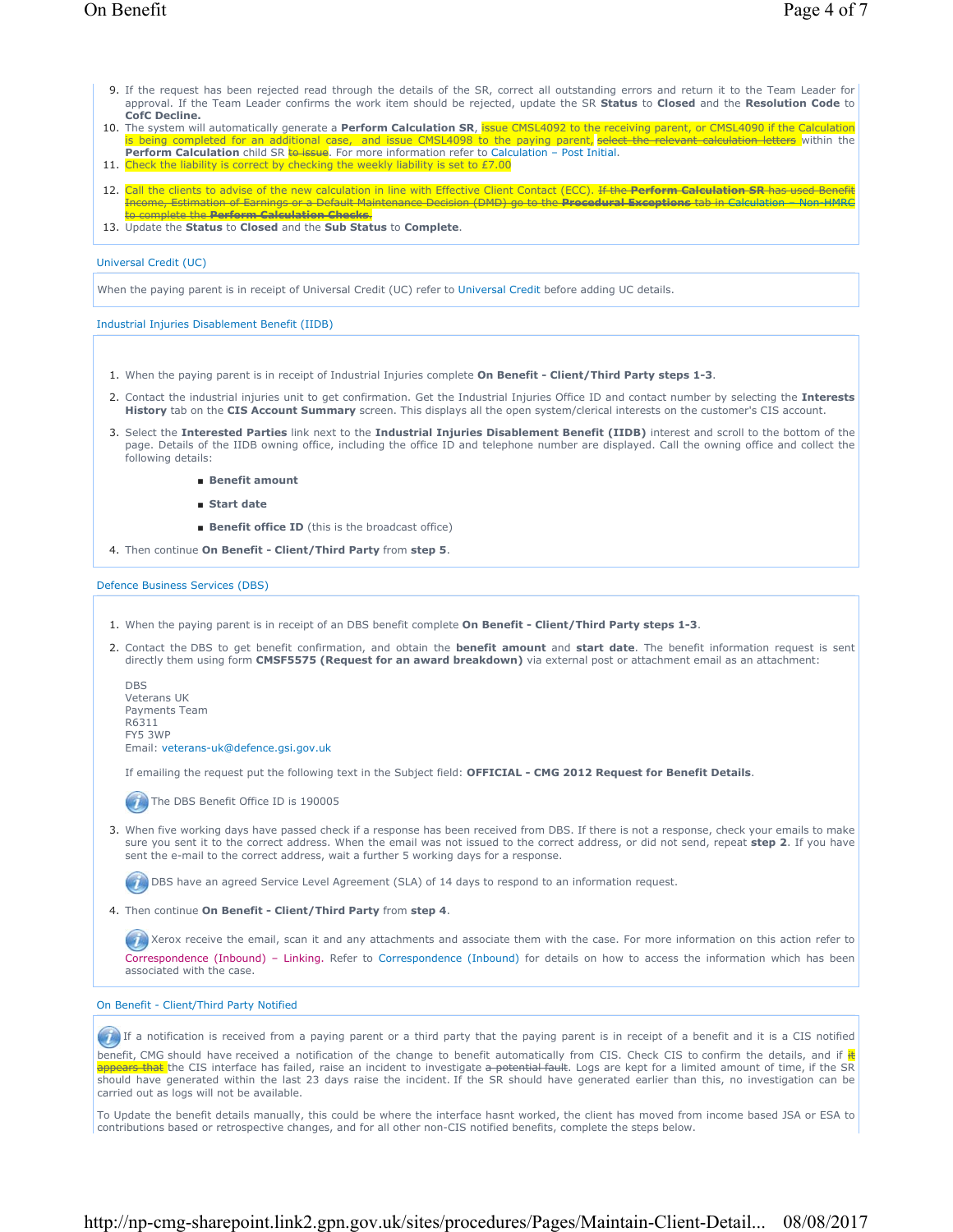1. Create a change of circumstances service request (SR) by selecting the following values:

- **Process = CofC**
- **Area = Change Employment/Income**
- **Sub Area = Change Benefit Details**
- **Source = NRP**
- In the **CofC More Info** tab enter the details of the paying parent in the **Subject Details** field and select **NRP** from the **Subject Type** 2. dropdown. Set the SR **Status** to **In Progress**. Record the effective date, this is the date the PP's entitlement to the prescribed benefit started, for more information on effective dates refer to Policy, Law and Decision Making Guidance

If more than one benefit needs to be added a new SR has to be created for each benefit.

If a change benefit notification is received between the provisional and initial calculation refer to Calculation - Initial.

- 3. Update the Sub Status of the SR to On Benefit Notification and this will generate an activity plan to follow in order to update the benefit record.
- 4. Record a note to advise why the the benefit record is being added manualy
- 5. Select Go to Benefit Summary View and check if we hold any benefit details for the paying parent:
	- If the details we hold match the details the paying parent has provided, close the SR. Update the Resolution Code to CoC **Rejected**, the **Status** to **Closed** and the **Sub Status** to **Complete**. No further action is required.
		- If the benefit is not displayed or there is no benefit record held, check the Common Enquiry Service (CES). Update the benefit record with the following minimum information:
			- **Benefit Name**
			- **Benefit Code**
			- **Start Date**
			- **Benefit Office ID** (this is the broadcast office)
			- **Benefit Contact NINO (national insurance number)**
			- **Benefit amount**
- 6. Select the benefit the paying parent is claiming from the dropdown, save the record and then select the Get Benefit Details button. This will input the benefit information directly from CIS, if this does not work, manually update the benefit record with the minimun information. If the benefit details are updated manually, continue from the next step. **step 7**.
- 7. Select the benefit the paying parent is claiming from the dropdown and **save** the record.

If there isn't a partner recorded on the claim, change the **Sub Status** to **No Partners Details**. If there is refer to **On Benefit - Paying Parent Partner's claim**.

8. Update the **Status** of the SR to **Pending Approval** and **Sub Status** to **Pending Approval - TL**.

#### **Team Leader action**

- Open inbox work item and self allocate the SR. Open the SR and consider the request, update the **TL Approved** and the **Comments** box 9. with the reasons for the decision, only if rejecting. Update inbox work item to either;
	- **Approved**
	- **Rejected**
- 10. Change the **Status** of the SR to **In Progress** and allocate it back to the caseworker.

# **Caseworker action**

- 11. If the request has been
	- Approved Update the Sub Status of the CofC SR to CofC Accept and the Resolution Code to CofC Accepted. <del>Create a</del> **Payments SR** to set up the DFB, Check a payments Child SR has automatically generated. If not refer to DFB - Set Up. Ensure this process is completed and the DFB MOPF is showing as **Active** before returning to the CofC SR.

An automatic **Payment SR** will generate for Pension Credit.

■ Rejected - read through the details of the SR, correct all outstanding errors and return it to the Team Leader for approval. If the Team Leader confirms the work item should be rejected, update the **Resolution Code** to **CofC Rejected** and the SR **Status** to **Closed**.

If the paying parent is in receipt of more than one benefit, pension or allowance you must decide which benefit to deduct from. For more information refer to DFB - Set Up

12. A Perform Calculation SR is automatically generated. Refer to Calculation - Post Initial. **Issue CMSL4092 to the receiving parent, or** CMSL4090 for an additional case, and CMSL4098 to the paying parent.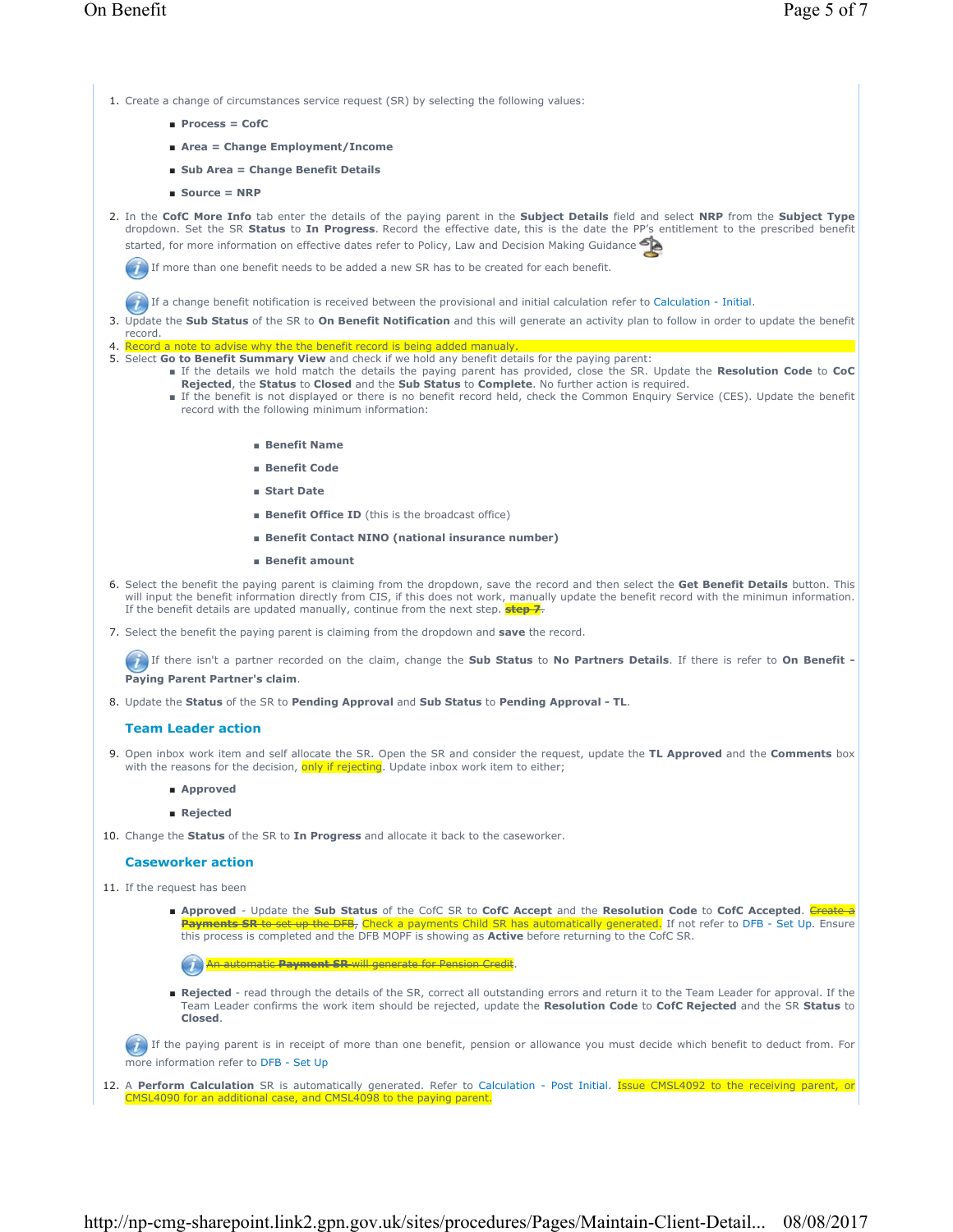- 13. <del>If the **Perform Calculation SR** has used Benefit Income, Estimation of Earnings or a Default Maintenance Decision (DMD) go to the</del> **Procedural Exceptions** tab in Calculation – Non-HMRC to complete the **Perform Calculation Checks**. Check the liability is correct by checking the weekly liability is set to £7.00.
- 14. Update the **Status** to **Closed** and the **Sub Status** to **Complete.**

#### On Benefit - Paying Parent on Partners claim

Once a Child Maintenance interest has been set on CIS, the system will automaticaly receive partner on benefit notifications from CIS. These notifications will only be for benefits that can be claimed as a couple; PC, IS, JSA(IB) and ESA (IR). The system will create a contact for the partner if one is not already held and reacts in the same way as a paying parent on benefit notification.

The case will be assessed at half the flat rate and this amount will be deducted from the benefit. An SR will generate for the partner's case as this also needs to be assessed at half the flat rate.

(i) Where the paying parent's partner is the main benefit recipient (i.e not a joint claim) add the paying parent partner details as a contact, refer to Existing Case – Add Paying Parent Partner

If a paying parent and their partner are both in receipt of benefit and are both paying parent's for different cases, this is known as a paying

parent benefit household and the paying parent Benefit Household flag is triggered in the benefit record by the system, this is visible on the benefit record. In this scenario the case will be assessed at half the flat rate and this amount will be deducted from the benefit. An SR will automatically be generated for the partner's case as this will also need to be assessed at the flat rate.

If the paying parent's partner is a paying parent on the 1993/2003 system, this may trigger reactive case closure. For more information refer to Manual Handling Exceptions - 1993/2003 Scheme Lookup - Paying Parent Partner and Case Closure Overview.

Partner details should not be collected when UC is in payment to a paying parent household.

The following benefit can be claimed as a couple:

- Income Support (IS)
- Job Seeker's Allowance Income Based (JSA IB)
- Employment Support Allowance Income Related (ESA IR)
- Pension Credit (PC)

#### **Caseworker action**

- 1. Create a **Payment SR** to set up the DFB, refer to DFB Set Up.
- 2. Select the relevant calculation letters within the **Perform Calculation** child SR. For more information refer to Calculation Post Initial.
- 3. If the Perform Calculation SR has used Benefit Income, Estimation of Earnings or a Default Maintenance Decision (DMD) go to the **Procedural Exceptions** tab in Calculation – Non-HMRC to complete the **Perform Calculation Checks**.
- 4. Update the **Status** to **Closed** and the **Sub Status** to **Complete**.

#### CMSF5575 – Request for an award breakdown

Defence Business Services (DBS) form to request benefit information for the following benefits:

- War Disablement Pension
- War Pension
- War Disablement Allowance
- War Widows Pension
- War Parent's Allowance

Case Closure Overview Calculation - Initial Calculation – Post Initial Case Closure Overview Change Benefit Status/Details Correspondence (Inbound) DFB Set up Existing Case – Add Paying Parent Partner Manual Handling Exceptions - 1993/2003 Scheme Lookup - Paying Parent Partner Off Benefit